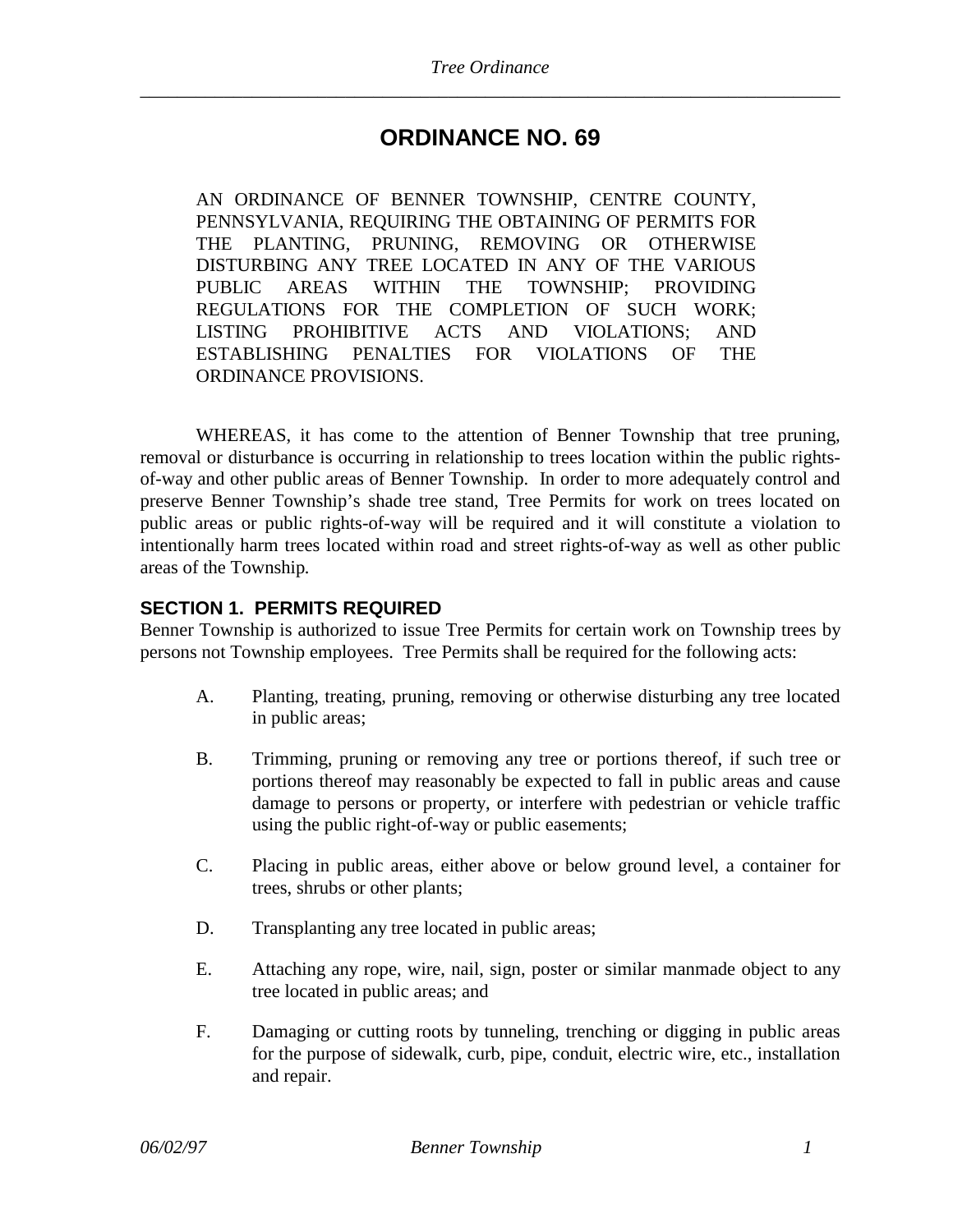An "Application for a Tree Permit" shall be made in writing to the Code Enforcement Officer on forms supplied by the Township office. The applicant shall specify the work requested on such application. If the proposed work conforms with the requirements of this Ordinance, the Code Enforcement Officer shall issue a Tree Permit for a time period not to exceed one (1) year*.* All work shall be performed in accordance with good arborist practice. Such Tree Permits may be revoked by the Township if the terms and conditions of the Tree Permit are violated. Revocations may be appealed, in writing, to the Board of Supervisors within 5 working days of that notice of revocation.

Nothing in this section shall be construed to exempt abutting property owners or public utility companies or other agents from any of the requirements of this Ordinance.

### **SECTION 2. VIOLATIONS**

It shall be unlawful for any person to:

- A. Cut, break, climb with spikes, disturb the roots of, or otherwise injure or destroy trees in any public areas or to authorize such actions. It shall not be considered a violation to trim trees or perform other activities with a valid permit from Benner Township specific to the tree(s) involved in accordance with Section 1. of this Ordinance.
- B. Cause or authorize a wire or other conductor charged with electricity to come into contact with any tree in any public area in a manner that may injure or kill it without a written permit from Benner Township specific to the tree(s) involved;
- C. Cause or authorize in any public area any oil, gasoline, herbicide, paint, brine, hot water, steam or other gas, liquid or solid substances deleterious to the tree to contact any tree or to enter the soil about the base or root system of a tree in any manner that may injure or kill it;
- D. Interfere, cause or authorize any interference with the Township or any of its agents or employees while they are engaged in planting, inspecting, maintaining, or removing trees;
- E. Supervise or authorize construction, alterations, repairs or demolition activities in the vicinity of any tree in any public area without first placing sufficient guards or protectors as shall prevent injury or destruction of said tree arising out of such activities. The placement of guards or protectors shall be in accordance with Benner Township rules and regulations or with written authorization of the Arborist or Benner Township;
- F. Place or maintain upon the ground any asphalt, cement, stone or other materials or substances in such manner as may obstruct or further obstruct free access of air and water to the roots of any tree in any public area;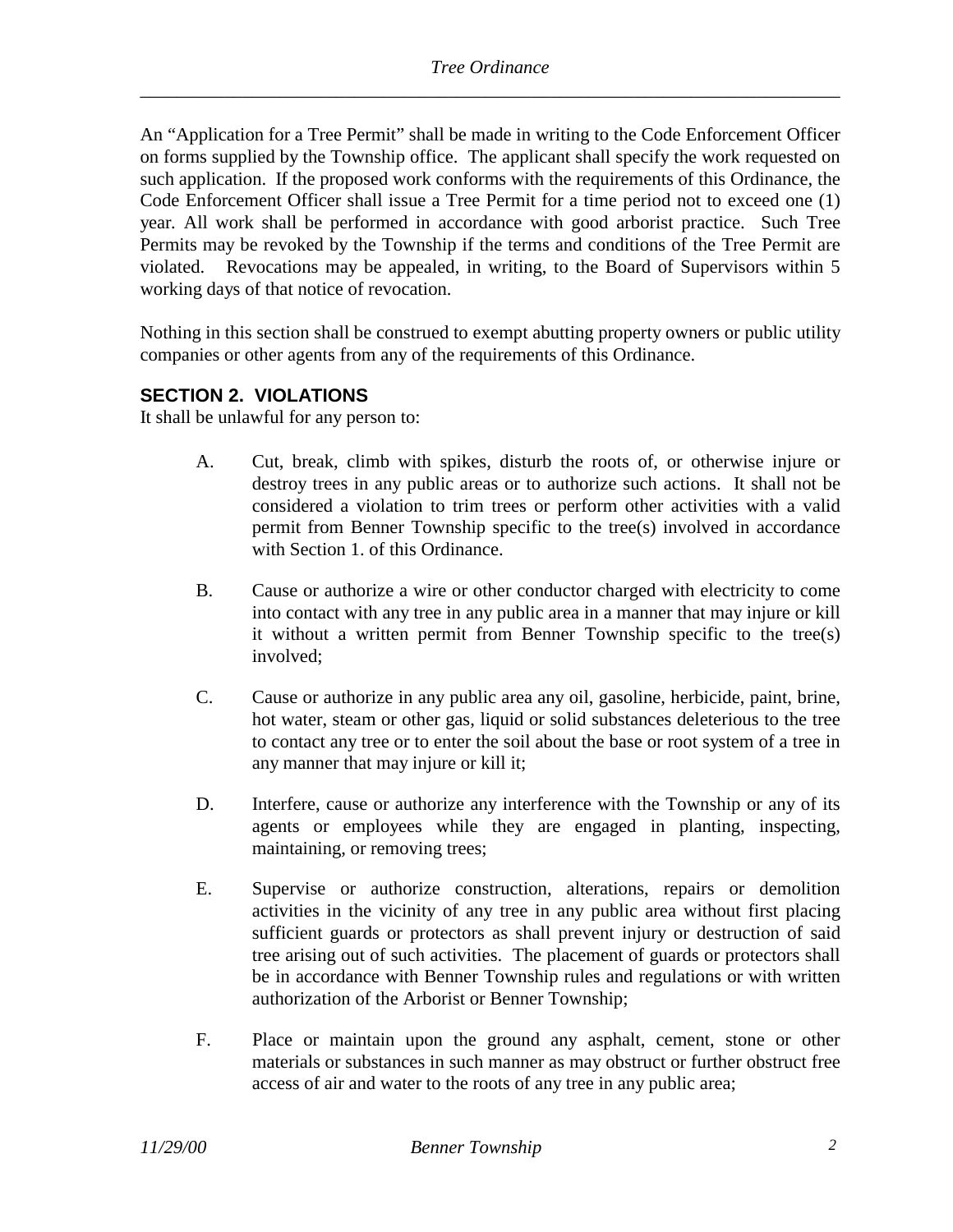- G. Fasten any rope, wire, electric attachment, sign or other devices to any tree in any public area or to any guard about such tree without an approved Tree Permit from Benner Township specific to the tree(s) involved;
- H. Plant, prune, fertilize or apply fungicides, insecticides or other chemical substances to any tree in any public area without an approved Tree Permit from Benner Township specific to the tree(s) involved;
- I. Remove or tamper with any object or device set for the protection or treatment of any tree in any public area without an approved Tree Permit from Benner Township specific to the tree(s) involved; and
- J. Pile any discarded building material or new construction material within 6 ft. of any tree in any public area.

## **SECTION 3. PENALTIES**

Any person violating the provisions of this Ordinance shall, upon conviction before a court of appropriate jurisdiction, be liable to pay costs of prosecution and a fine as follows:

- A. For willfully injuring or killing a living tree in any public area by cutting, debarking, breaking, by the use of herbicides, use of a vehicle or in any other manner wherein it is determined by the court that such damage or destruction was intentionally inflicted, a fine of not less than One Hundred (\$100.00) Dollars nor more than Six Hundred (\$600.00) Dollars plus the cost of repairing or replacing each damaged tree shall be levied. If the person found guilty of violating this Section is an abutting property owner, the cost of repair or replacing the damaged tree shall be assessed against the property;
- B. For failure of a property owner to remove, partially remove or treat a tree on private property, as ordered in accordance with this Ordinance, the guilty person shall be fined not more than One Hundred (\$100.00) Dollars per day. Each day the property owner remains in violation shall constitute a separate offense; and
- C. For all other violations where it is determined by the Court that such damage or destruction was not intentionally or willfully inflicted, a fine of not less than Twenty-five (\$25.00) Dollars nor more than One Hundred (\$100.00) Dollars plus the cost of repairing or replacing the damaged tree shall be levied. If the person found guilty of violating this Section is an abutting property owner, the cost of repair or replacing the damaged tree shall be assessed against the property.